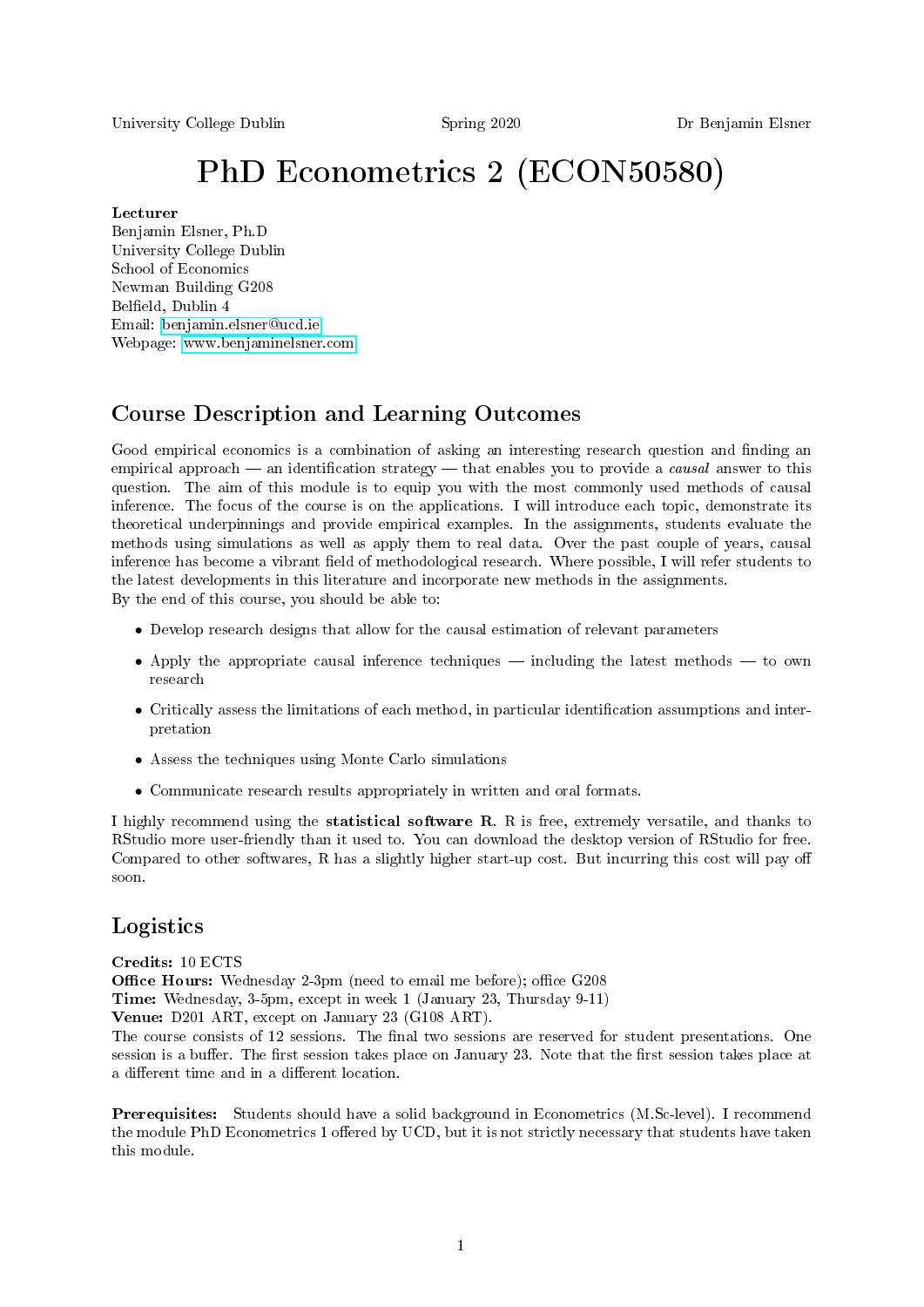Brightspace: All materials will be available on Brighspace, UCD's Virtual Learning Environment. UCD students automatically have access to this platform. Non-UCD students need to contact Nicolas Clifton (nicolas.clifton@ucd.ie) to register and get access.

Registration: UCD students register through the CoSSL Graduate School. Non-UCD students please contact Nicolas Clifton (nicolas.clifton@ucd.ie).

Version Control: For the reproducibility of research, it is critical that researchers use version control. Once you formed your groups for the problem sets, please set up individual git accounts. Github, gitlab and bitbucket offer free options. If you use a Windows computer, you need to install TortoiseGit. For Mac, I recommend Fork.

### Assessment and Feedback

The assessment will be based on the following components:

- Final exam: 30%
- Replication and practice exercise: 20%
- 5 problem sets: 40%
- Research proposal: 5%
- Presentation: 5%

Participants have to complete all components to pass the course. Any assignments need to be submitted by the deadline. If you cannot submit an assignment by the deadline, please inform me immediately. The UCD late submission policy does not apply for this course.

Replication and practice exercise: The goal of this exercise is to i) learn how empirical research is done, ii) apply the latest methods. Material for the replication exercise will be provided in mid February. The deadline for submissions will be in mid April. Students will work in randomly assigned groups of three to five students. The exercise will comprise of four tasks: i) you replicate a study that uses a technique covered in this course; ii) you will apply a refinement of this technique; iii) write up the results as well as a 5-page memo summarizing the method; iv) present your results. With your consent, we will circulate the memos among the group. That way, everyone is up to date with the latest methods.

Problem sets: The problem sets consist of theoretical and empirical exercises. Students work in teams of minimum three and maximum five students and jointly submit a solution.

Research proposal: Each student writes a research proposal of 2-3 pages on a topic of their choice, with particular emphasis on research design.

Submission: All submissions will be made through Brightspace. Any assignment should be submitted as one pdf le. Derivations can be done by hand and submitted as a scan and incorporated in the pdf. Empirical results should be presented in graphs or well-formatted regression tables. I do not accept screenshots of outputs of statistical software. Your code has to be attached as an appendix. You are free to write your assignments in any software, although I strongly recommend LaTeX and/or RMarkdown.

Feedback: I will provide general feedback to the entire group after each assignment. Individual feedback can be given during office hours.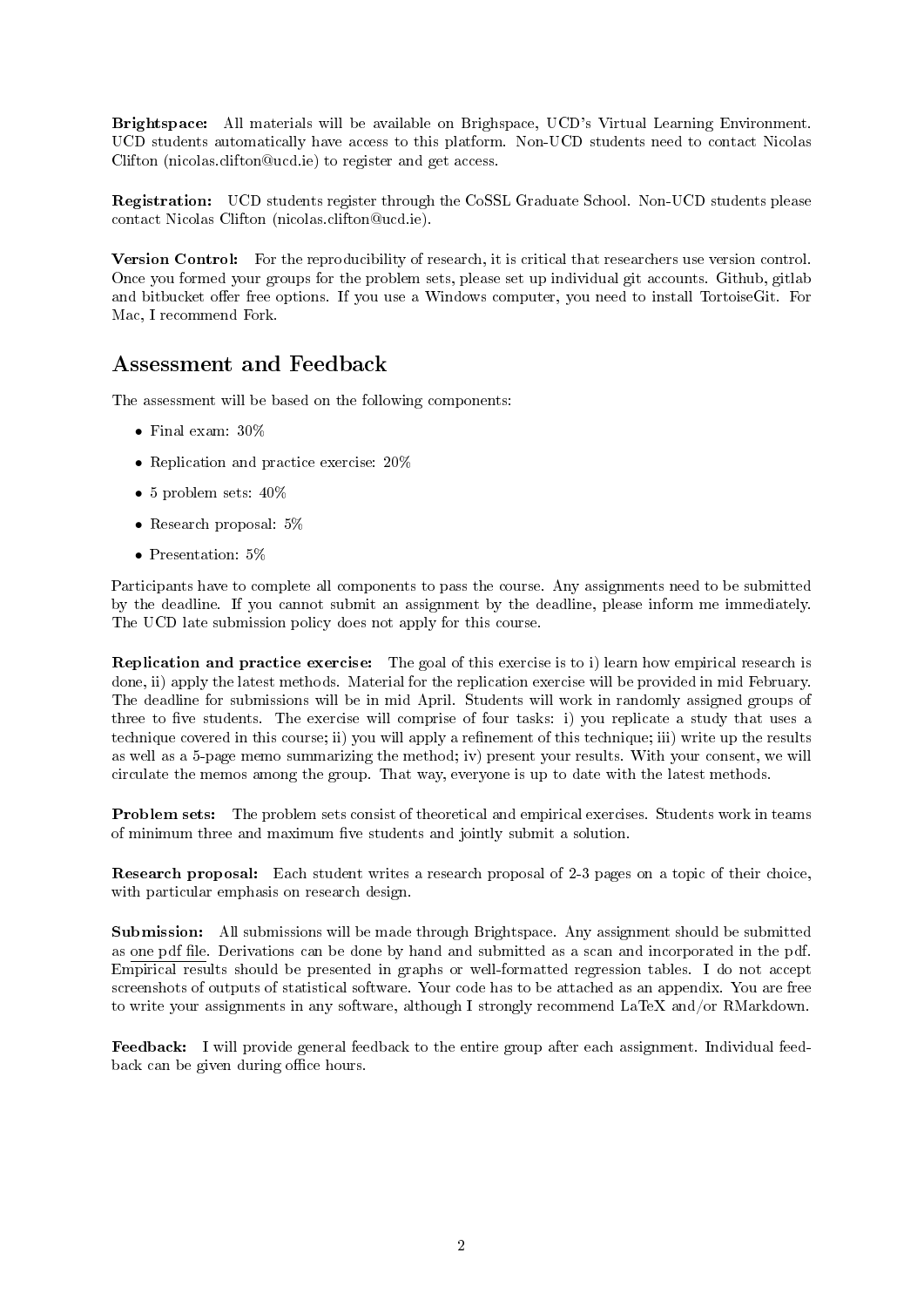# Reading Materials

The course will be based on a textbook as well as papers. References to the papers will be given in the lecture slides. For an introduction to causal inference, I recommend *Mastering 'Metrics* [MM] by Joshua Angrist and Steve Pischke (undergraduate level) and Causal Inference  $-$  The Mixtape [CIM] by Scott Cunningham (M.Sc-level).The main PhD-level textbook on causal inference is Mostly Harmless Econometrics by Joshua Angrist and Steve Pischke (references see below).

[MHE] Angrist, Joshua and Pischke, Jorn-Steffen, (2009), *Mostly Harmless Econometrics: An Empiri*cist's Companion, 1 ed., Princeton University Press.

[MM] Angrist, Joshua and Pischke, Jorn-Steffen, (2014), Mastering 'Metrics: The Path from Cause to Effect, Economics Books, Princeton University Press, edition 1, number 10363.

[CIM] Cunningham, Scott, (2019), Causal Inference The Mixtape, free (!!) e-book can be downloaded here: [http://scunning.com/mixtape.html.](http://scunning.com/mixtape.html)

Useful reference books are (any editions of)

[CT] Cameron, A. and Trivedi, Pravin, (2005), Microeconometrics, Cambridge University Press.

[GRE] Greene, William, (2008), Econometric Analysis. Macmillan Publishing Company. 7.

[WO] Wooldridge, Jeffrey M., (2010), *Econometric Analysis of Cross Section and Panel Data*, MIT Press Books,The MIT Press, edition 2, volume 1.

### Topics Covered in the Course

- Research Design [CIM, ch. 4]
	- Directed Acyclical Graphs
	- Common pitfalls: confounders, colliders, bad controls
	- Recap: ATE, ATT and all that
- Good Research Practice
	- $-$  Soft coding
	- Version control
	- Automation
	- Project management
- Instrumental Variables and Marginal Treatment Effects  $[MHE, Ch. 4]$ 
	- $-$  Identification
	- 2SLS estimation
	- $-$  IV with heterogeneous treatment effects
	- $-$ Inference
	- $-$  Marginal Treatment Effects (MTE)
- Regression Discontinuity and Kink Designs [MHE, Ch. 6]
	- Sharp and fuzzy regression discontinuity designs
	- Optimal bandwidth selection
	- Regression kink design